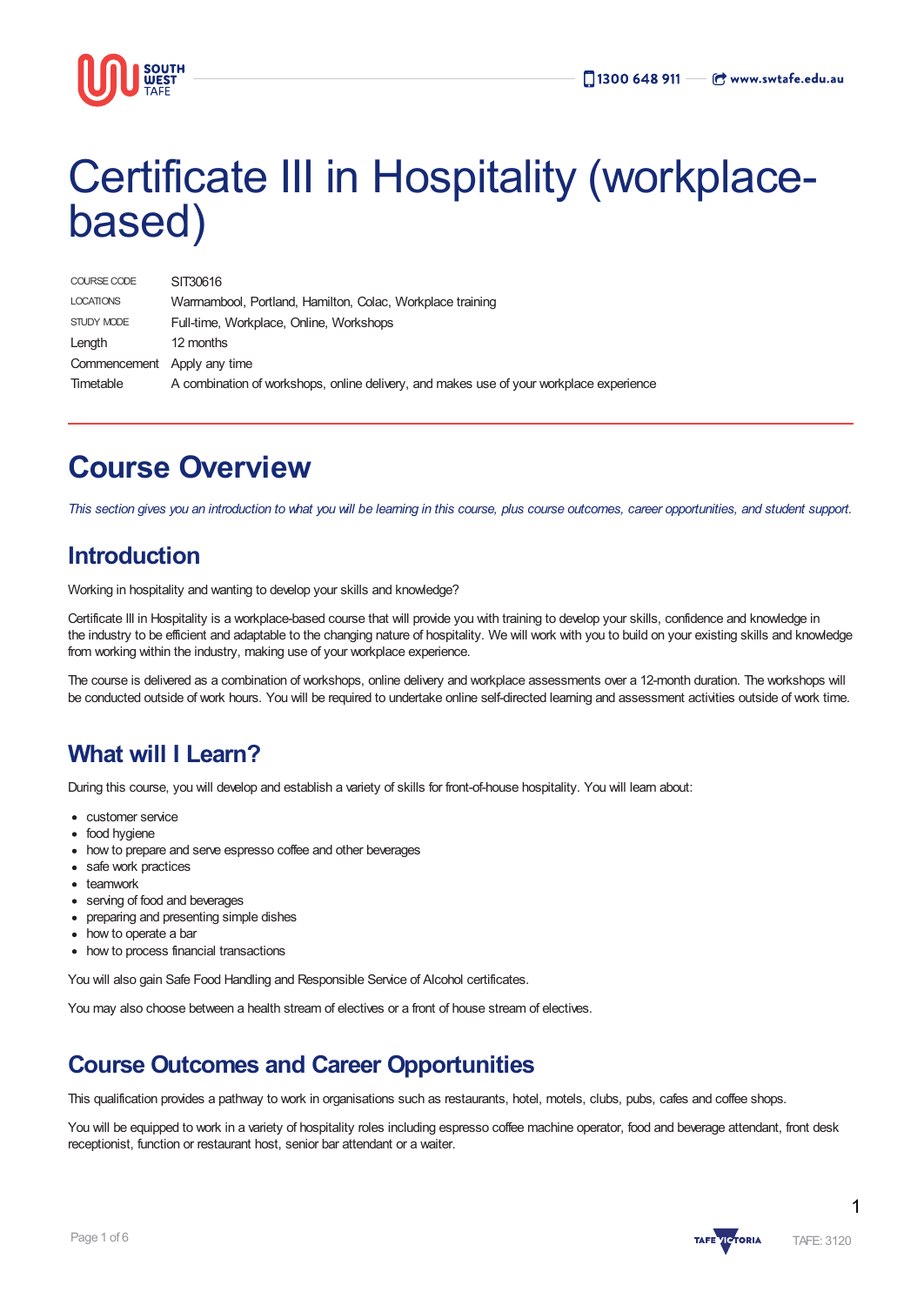

### **Pathways**

After achieving the Certificate III in Hospitality, you may choose to continue study in the hospitality field at Certificate IV or Diploma levels. Alternatively, you may choose to transfer these skills to another industry and continue to study in the [tourism](https://www.swtafe.edu.au/courses/tourism) or events fields.

### **Information Session**

Why don't you come along to our next course info session to find out everything you need to start your learning journey? You can chat with our teachers, tour our facilities, learn more about the course, find out about the application process and get your questions answered by our course experts.

**Find the next info [session](https://www.swtafe.edu.au/information-sessions) near you**

## **Course Requirements**

This section gives you an overview of entry requirements, course units and electives, skills recognition, and assessment criteria.

### **Entrance requirements & pre-requisites**

To apply for this course you must:

- be at least 17 years of age
- be employed in the hospitality industry for a minimum of 12 hours per week (on average)

### **Course requirements**

To be eligible for this qualification, you must successfully complete 15 units: 7 core and 8 elective.

### **Units offered**

**Core Units**

| <b>Unit Code</b> | <b>Unit Name</b>                                       | <b>Unit Hours</b> | <b>Unit Consumables</b> |
|------------------|--------------------------------------------------------|-------------------|-------------------------|
| BSBWOR203        | Work effectively with others                           | 15                | \$0.00                  |
| SITHIND002       | Source and use information on the hospitality industry | 25                | \$0.00                  |
| SITHIND004       | Work effectively in hospitality service                | $\mathbf 0$       | \$0.00                  |
| SITXCCS006       | Provide service to customers                           | 25                | \$0.00                  |
| SITXCOM002       | Show social and cultural sensitivity                   | 20                | \$0.00                  |
| SITXHRM001       | Coach others in job skills                             | 20                | \$0.00                  |
| SITXWHS001       | Participate in safe work practices                     | 12                | \$0.00                  |

#### **Elective Units**

| Unit Code | Unit Name <sup>'</sup> | <b>Unit Hours</b> | Unit Consumables |
|-----------|------------------------|-------------------|------------------|
|           |                        |                   |                  |

 $\overline{2}$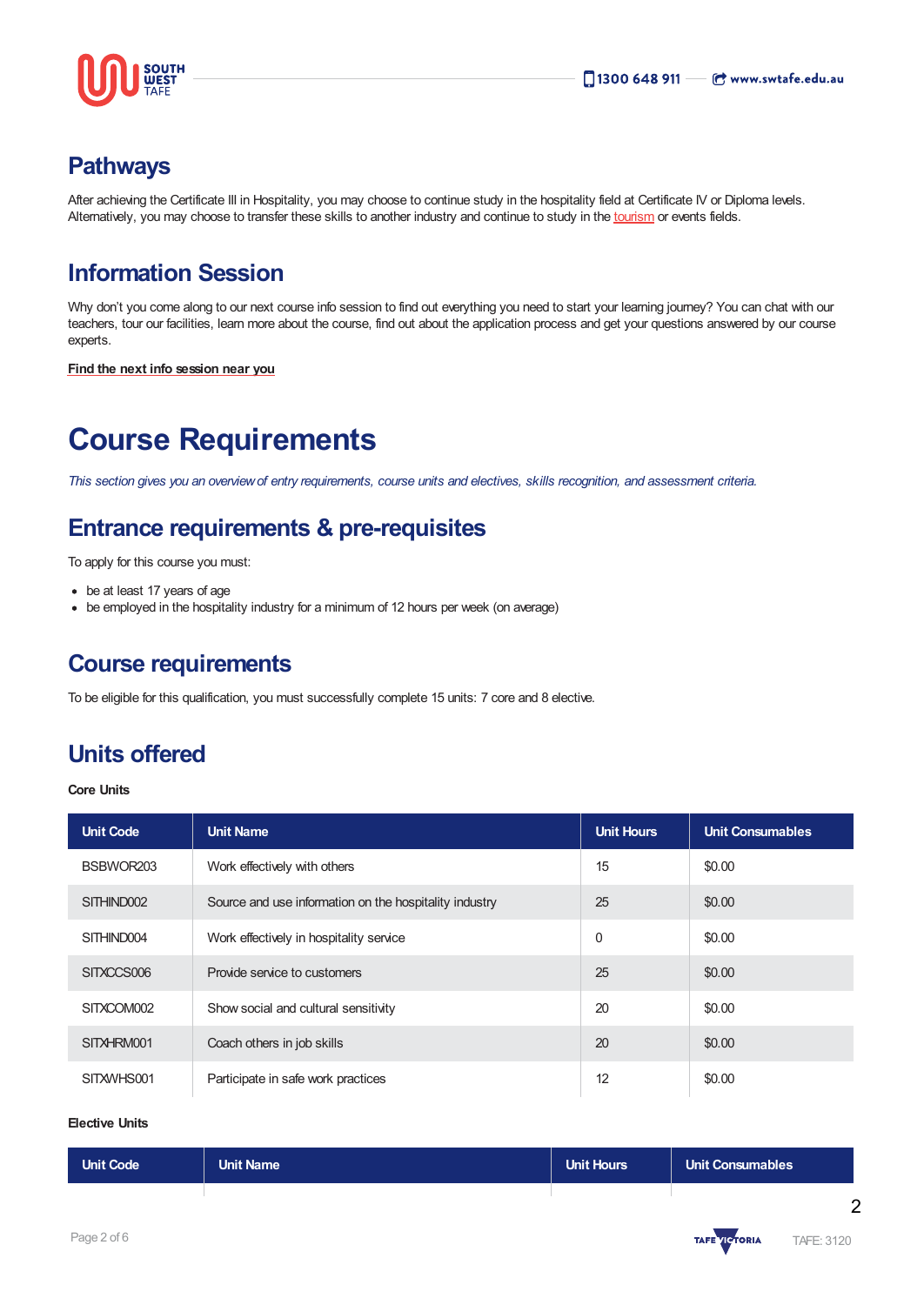

| BSBCMM201       | Communicate in the workplace                | 40  | \$0.00  |
|-----------------|---------------------------------------------|-----|---------|
| BSBITU306       | Design and produce business documents       | 80  | \$0.00  |
| SITHCCC001      | Use food preparation equipment              | 25  | \$0.00  |
| SITHCCC002      | Prepare and present simple dishes           | 25  | \$0.00  |
| SITHCCC003      | Prepare and present sandwiches              | 10  | \$0.00  |
| SITHCCC004      | Package prepared foodstuffs                 | 15  | \$0.00  |
| SITHCCC006      | Prepare appetisers and salads               | 25  | \$0.00  |
| SITHFAB001      | Clean and tidy bar areas                    | 15  | \$0.00  |
| SITHFAB002      | Provide responsible service of alcohol      | 10  | \$0.00  |
| SITHFAB004      | Prepare and serve non-alcoholic beverages   | 20  | \$0.00  |
| SITHFAB005      | Prepare and serve espresso coffee           | 30  | \$0.00  |
| SITHFAB007      | Serve food and beverage                     | 80  | \$0.00  |
| SITHFAB010      | Prepare and serve cocktails                 | 20  | \$0.00  |
| SITHFAB014      | Provide table service of food and beverage  | 110 | \$0.00  |
| SITHFAB016      | Provide advice on food                      | 40  | \$0.00  |
| SITHKOP001      | Clean kitchen premises and equipment        | 13  | \$0.00  |
| SITXFSA001      | Use hygienic practices for food safety      | 15  | \$20.00 |
| SITXFSA002      | Participate in safe food handling practices | 40  | \$20.00 |
| <b>TLIE1005</b> | Carry out basic workplace calculations      | 20  | \$0.00  |

### **Assessment**

This course involves accredited units. You will be required to complete assessment tasks to demonstrate your underpinning knowledge, skills and attributes to meet the course outcomes. A combination of written, oral and practical assessment strategies will be used in either a classroom, online or workplace environment.

Where units require demonstration of skills in a workplace environment, you will have the opportunity to do this either in your own workplace (where appropriate), through a practical placement, or by using one of the Institute's simulated workshops/classrooms. Detailed information about the types, conduct and dates of assessments will be provided in advance. You will also be provided with information about the opportunity for reassessment and appeal.

### **After applying**

Once you have applied for your chosen course, you will receive a thank you email from South West TAFE with a few steps to help process your enrolment.

#### **Complete a Pre-Training Review**

You will receive an email to complete a Pre-Training Review online evaluation. This evaluation helps us tailor your training to suit your needs.

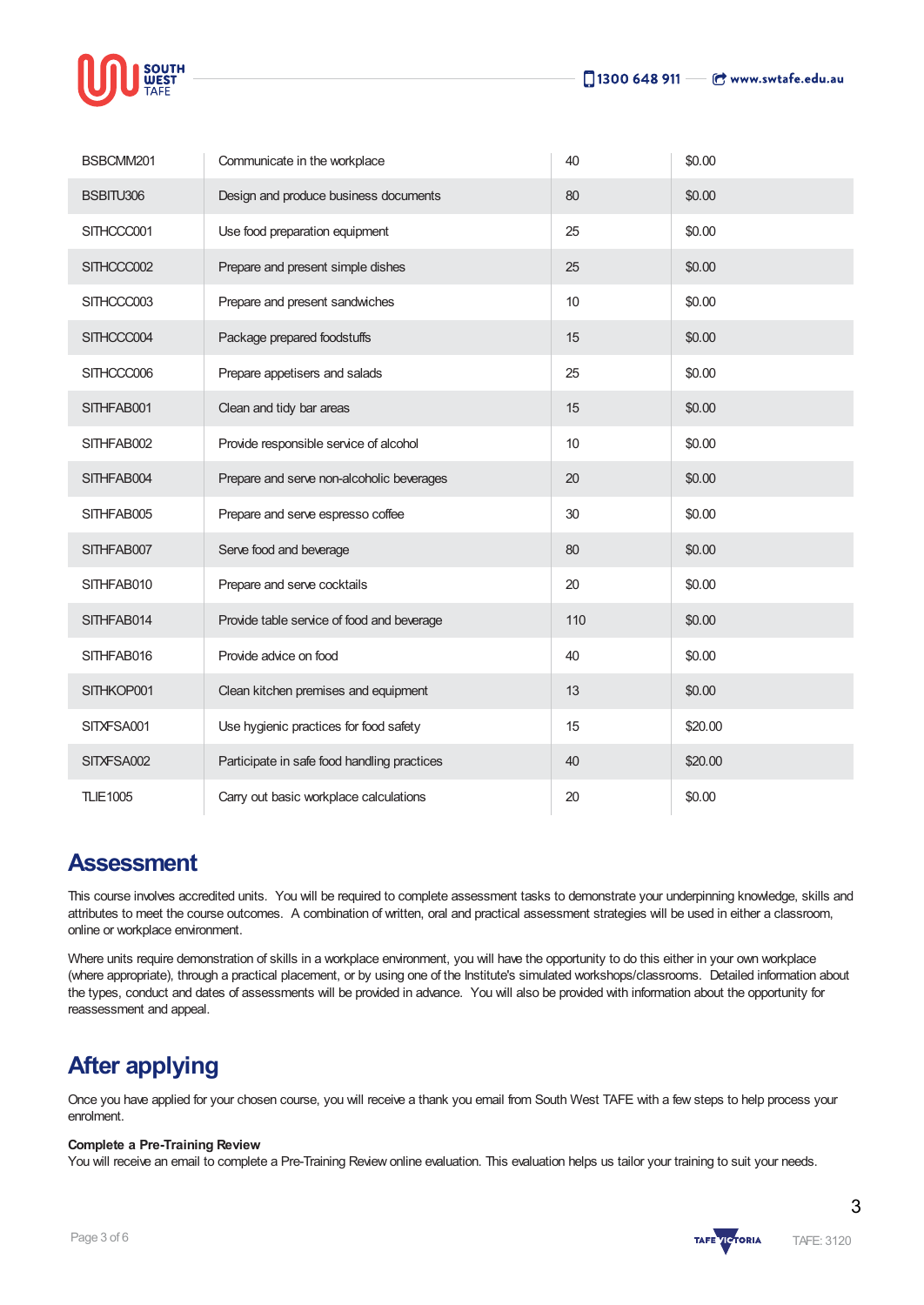

#### **Create or provide a Unique Student Identifier (USI)**

A USI is a nationally recognised reference number that provides an online record of your training qualifications gained in Australia. [Create](https://www.usi.gov.au/students/create-usi) your USI

Already have a USI but can't remember it? [Find](https://www.usi.gov.au/faqs/i-have-forgotten-my-usi) your USI

#### **Skills recognition**

If you have experience or prior qualifications, you may be eligible to apply for [recognition](https://www.swtafe.edu.au/study/how-to-apply/skills-recognition) of prior learning and gain credits. You will be asked to provide any relevant Statement of Attainment to support identified credits.

## **Fees**

*This section gives you an overviewof course fees, subsidies, and howthey can be paid.*

### **Course Fees**

**Here's an outline of fees and costs associated with your course.**

**Your fees each year can be made up of 3 different elements.** Everyone has different circumstances that can affect what you pay and how much you pay. :

- 1. Tuition fees charged as an hourly rate that varies from course to course. A large portion of the tuition is subsidised by the Victorian Government for eligible students.
- 2. Resource and/or materials costs covers the cost of materials and other incidentals. This fee will vary according to the course being undertaken.
- 3. Booklist items such as textbooks, equipment and stationery recommended for your course

### **Tuition fees**

**There are 4 different ratesof tuition fees.** Only one will apply to you (depending on your eligibility and circumstances).

- 1. Government Subsidised Fee you could be eligible for a government-subsidised rate under the Skills First funding depending on your age, educational history, and citizenship or residency status. If you are eligible, the government will contribute to the cost of your training. Find out more about [subsidised](https://www.swtafe.edu.au/study/fees-free-tafe/access-govt-subsidies/victorian-students) training
- 2. Government Subsidised Concession Fee If you are eligible for a Skills First government-subsidised place and hold a current healthcare or pension card, that you can provide at enrolment, you may be eligible for the concession rate. Note, the concession rate is not applicable to Diploma level courses. Find out more about [concession](https://www.swtafe.edu.au/study/fees-free-tafe/concession) rates
- 
- 3. Free TAFE Students who are eligible for Victorian government-subsidised training will not pay course tuition fees for the duration of their enrolment in this course, however, there may be some consumable/material fees for the course (find out more below). Any resource or material costs, or booklist items for this course are listed in the table below. Find out more [about](https://www.swtafe.edu.au/courses/free-tafe-courses) Free TAFE
- 4. Full fee If you are not eligible for a Skills First government-subsidised place, exemption, concession or are enrolling in a course that isn't government-subsidised, you may be required to pay the full fee rate.

#### **FINDOUT [MOREABOUT](https://www.swtafe.edu.au/study/fees-free-tafe) FEES AND ELIGIBILITY**

The fees listed below are indicative only. The student tuition fees as published are subject to change given individual circumstances at enrolment. Funding made available to eligible individuals by State and Commonwealth Governments. If funding is utilised, this may affect future opportunities to access additional funding in the future.

| Course fees by student type              | <b>Indicative Course Fee</b> |  |
|------------------------------------------|------------------------------|--|
| Government subsidised rate (if eligible) | \$2,820.00                   |  |
| Concession rate                          | \$565.00                     |  |



 $\boldsymbol{\Lambda}$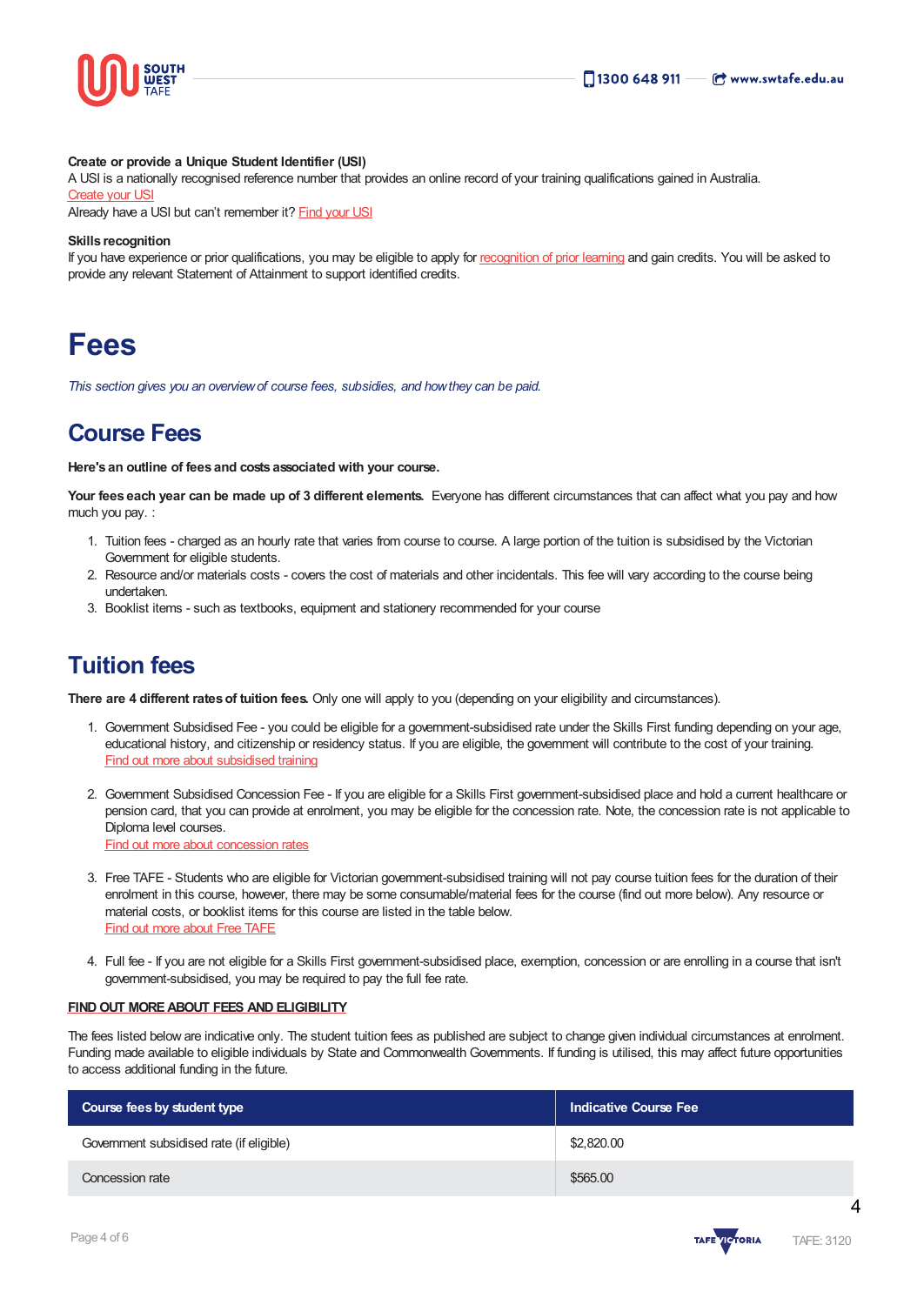

Full fee rate (if not eligible for govt subsidy) \$6,125.00

| <b>Additional course fees</b>             | <b>Indicative Course Fee</b> |  |
|-------------------------------------------|------------------------------|--|
| Course consumable/materials (approximate) | \$270.00                     |  |

### **This is a Free TAFE course**

Students who are eligible for Victorian government-subsidised training will not pay course tuition fees for the duration of their enrolment in this course, however, there may be some consumable/material fees for the course (find out more below). The consumable fees for this course are listed in the above table.

Find out [more](https://www.swtafe.edu.au/courses/free-tafe-courses) or chat with our Customer Service team on [1300](https://www.swtafe.edu.au/about-us/contact-us) 648 911, or visit a [SWTAFE](https://www.swtafe.edu.au/about-us/contact-us) Campus.

### **Resource and/or materials costs**

Some courses require specific resources or materials necessary for your study eg: tools of the trade, excursions, etc. Final costs will be determined upon enrolment.

### **How do I pay my fees?**

Once we have processed your enrolment form, you will receive an email with your invoice.

You have three options when [organising](https://www.swtafe.edu.au/study/fees-free-tafe/payment-options) your payment:

- 1. Upfront [payment](https://www.swtafe.edu.au/study/fees-free-tafe/payment-options) can be made over the phone with EFTPOS
- 2. [Payment](https://www.swtafe.edu.au/study/fees-free-tafe/payment-options) plan can be directly debited from your bank account, debited from your Centrelink payments or via a VET Student Loan (for diploma or advanced diploma courses only)
- 3. Paid by [employer,](https://www.swtafe.edu.au/study/fees-free-tafe/payment-options) school or job network agency if your fees are being paid by your employer, school or job network agency, you will need to complete an Authority to Invoice form.

Payments will need to be arranged within five(5) business days of receiving the email containing your invoice.

We also offer a range of [scholarships](https://www.swtafe.edu.au/study/scholarships) each year which you may be eligible to apply for to assist with course fees.

## **Next Steps**

Ready to take the next step? Here you can make an enquiry, attend an information session or begin the application process.

### **How to apply**

There are *five [simple](https://www.swtafe.edu.au/study/how-to-apply) steps to apply for a course* with us.

- 1. **Apply** complete a short online [application](https://www.swtafe.edu.au/apply-now) form. Once this form is submitted we'll send you a thank you email.
- 2. **Get ready** your thank-you email will contain links to a pre-training review, to a unique student identifier and to government-subsidised training eligibility.
- 3. **Chat with your teacher** your teacher or course specialist will contact you about your Pre-Training Review outcomes and additional course information.
- 4. **Enrol** after chatting with your teacher, you will receive an email with your enrolment form and a link to verify your identity.
- 5. **Sign** once you've completed your enrolment, you will receive a declaration form to review and sign.

If need any assistance with applying, contact our [Customer](https://www.swtafe.edu.au/about-us/contact-us) Service team on 1300 648 911 or visit your nearest [campus](https://www.swtafe.edu.au/about-us/our-campuses).